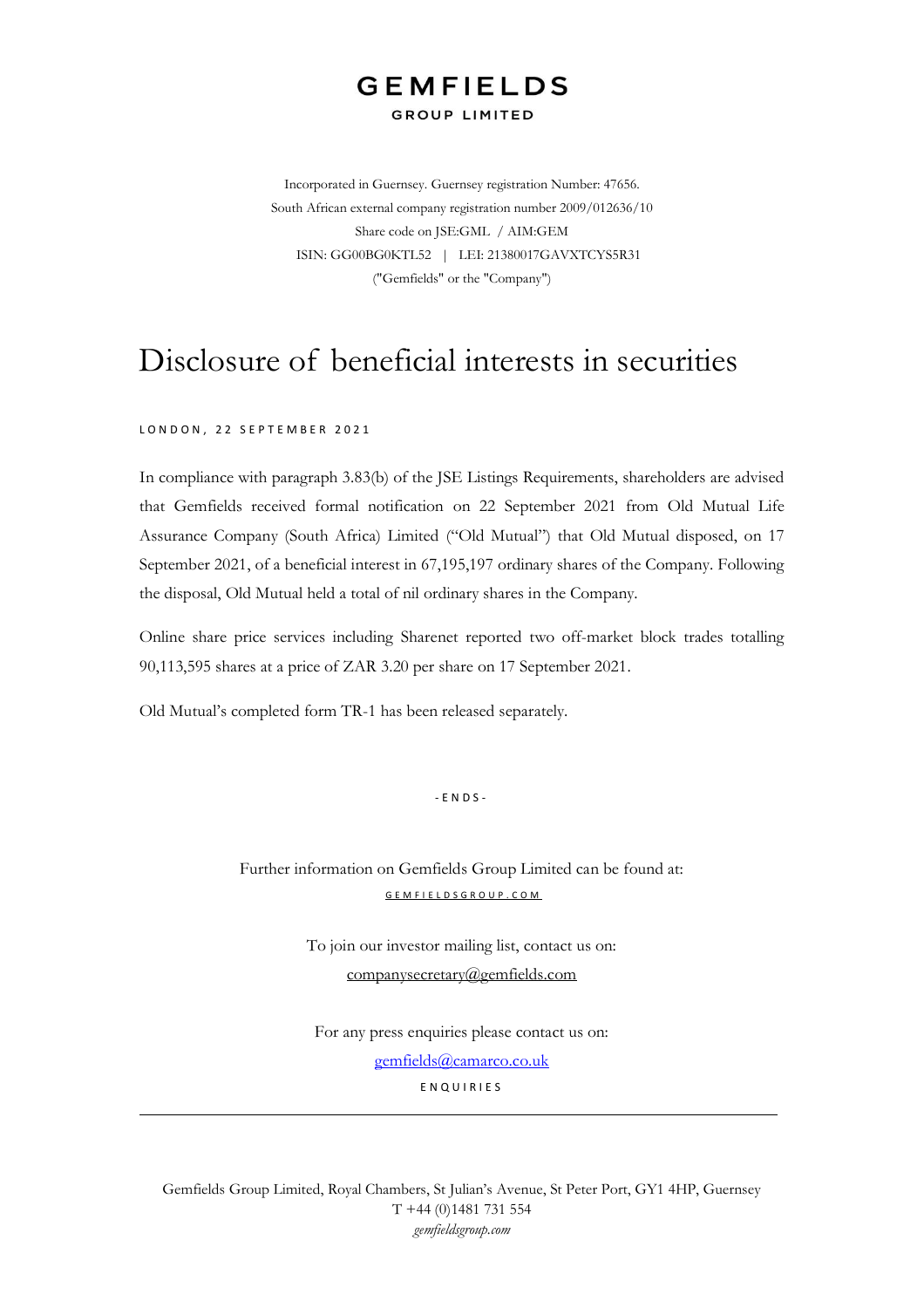| <b>GEMFIELDS</b>                          | Sean Gilbertson / David Lovett / Mark Lawrie<br>T: $+44(0)$ 20 7518 3400                 |
|-------------------------------------------|------------------------------------------------------------------------------------------|
| SPONSOR (JSE)                             | Investec Bank Limited                                                                    |
| SEDIBELO SALE PROCESS                     | Liberum<br>Nehal Patel<br>T: +44(0) 20 3100 2222                                         |
| NOMINATED ADVISER<br>(AIM) & JOINT BROKER | finnCap<br>Christopher Raggett / Tim Redfern / Edward Whiley<br>$T: +44(0)$ 20 7220 0500 |
| JOINT BROKER                              | Liberum<br>Scott Mathieson / Kane Collings<br>$T: +44(0) 20 3100 2222$                   |
| FINANCIAL PR/ IR                          | Camarco<br>Gordon Poole / Nick Hennis<br>$T: +44(0)$ 20 3757 4980                        |

#### A D D I T I O N A L I N F O R M A T I O N O N G E M F I E L D S

Gemfields is a world-leading supplier of responsibly sourced coloured gemstones. Gemfields is the operator and 75% owner of both the Kagem emerald mine in Zambia (believed to be the world's single largest producing emerald mine) and the Montepuez ruby mine in Mozambique (one of the most significant recently discovered ruby deposits in the world). In addition, Gemfields also holds controlling interests in various other gemstone mining and prospecting licenses in Zambia, Mozambique, Ethiopia and Madagascar.

Gemfields' outright ownership of Fabergé - an iconic and prestigious brand of exceptional heritage - enables Gemfields to optimise positioning, perception and consumer awareness of coloured gemstones, advancing the wider group's "mine and market" vision.

Gemfields has developed a proprietary grading system and a pioneering auction and trading platform to provide a consistent supply of coloured gemstones to downstream markets, a key